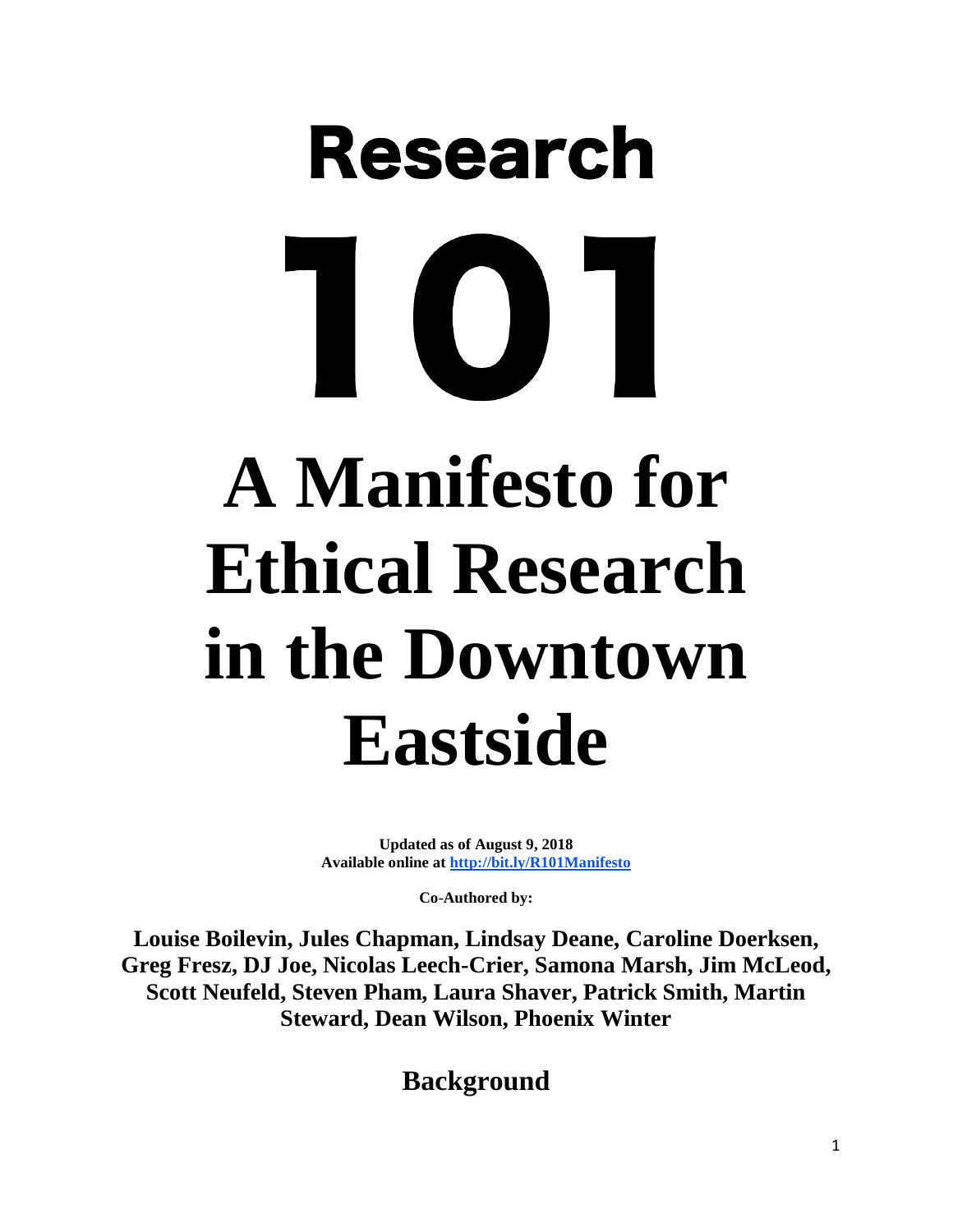Research  $101<sup>1</sup>$  was a series of six weekly workshops (February to April 2018) to discuss research and ethics in the [Downtown](http://www.carnegieaction.org/wp-content/uploads/2016/08/Nothing-About-Us-Without-Us.pdf) [Eastside](http://www.carnegieaction.org/wp-content/uploads/2016/08/assets-to-action1.pdf) (DTES). These workshops emerged out of a wider conversation on ethics in cultural production (e.g. research, media, artmaking) within the DTES convened by [Hives for Humanity](http://www.hivesforhumanity.com/) and supported by Simon Fraser University's [Vancity Office of](https://www.sfu.ca/sfuwoodwards/community-engagement.html)  [Community Engagement.](https://www.sfu.ca/sfuwoodwards/community-engagement.html) Research 101 was but one of several components of this wider work to gather local knowledge and expertise on community ethics in the DTES into materials that could help empower the community. Six to thirteen representatives from several diverse DTES organizations met each week to discuss their experiences with research, the wider context of research in the DTES, and community expectations for more ethical research practice. These guidelines are based on our discussions, and build on the work of the [many](http://www.vnhs.net/downloads/charter-finalized-2.pdf) [other](http://wahrs.ca/wp-content/uploads/2017/03/Aboriginal-Peoples-Experiences-with_Research.pdf) [organizations,](https://vandureplace.wordpress.com/research/) [communities](http://www.pace-society.org/wp-content/uploads/2014/04/Community_Research_Guidelines.pdf) [and](https://drugpolicy.ca/wp-content/uploads/2012/03/NPAreportMarch5-12.pdf) [individuals](https://open.library.ubc.ca/cIRcle/collections/facultyresearchandpublications/52383/items/1.0221485) who have gone before us in expressing what it means for university researchers (and other people coming from outside the DTES community) to treat communities like the DTES with the respect and dignity they deserve, and expect. Lindsay Deane (SFU research assistant) took notes on workshop participants' perspectives and suggestions during weekly discussions and Scott Neufeld (SFU PhD student) drew on these notes to draft the manifesto for workshopping and review at the final Research 101 workshop. We agreed at the final workshop that the manifesto was co-created by all workshop participants and that the names of everyone who participated in at least one workshop and who consented to being identified (some chose not to) would be listed alphabetically by last name as co-authors.

While no document or set of principles can [truly represent](https://www.ncbi.nlm.nih.gov/pubmed/9541070) [the entire Downtown Eastside](https://www.researchgate.net/publication/293137191_Community-Based_Research_in_the_Downtown_Eastside_of_Vancouver) [community](https://nsuworks.nova.edu/cgi/viewcontent.cgi?article=1684&context=tqr/) in all its diversity, Research 101 participants and manifesto co-authors included peer leaders in a wide variety of DTES organizations (e.g. Hives for Humanity, Vancouver Area Network of Drug Users, Western Aboriginal Harm Reduction Society, PACE Society, Vancouver Native Health Society, Spikes on Bikes, Sex Workers United Against Violence, BC Association of People On Methadone, Culture Saves Lives, Illicit, Carnegie Community Action Project, and the BC Centre on Substance Use). The views expressed in this manifesto are not necessarily the views of these organizations (but see footnote 3, page 4). They are listed here to give an example of the diversity of communities, perspectives and experiences workshop participants brought with them to the Research 101 discussions.

#### **The Pitfalls and Potential of Research in the DTES**

There is no shortage of research in the  $DTES<sup>2</sup>$ . Sometimes research can be helpful, especially when done respectfully in true collaboration with the community. But research can also hurt.

 $\overline{\phantom{a}}$ 

<sup>&</sup>lt;sup>1</sup> We acknowledge that Research 101 was facilitated on the unceded ancestral lands of the xʷməθkwəỷəm (Musqueam), Skwxwú7mesh (Squamish), and Səİílwətaɬ (Tsleil-Waututh) Nations. ̓ Acknowledging the unextinguished sovereignty and ongoing resistance and resilience of the Indigenous peoples of these lands is a crucial background to this work. Harmful research practices have long been a source of betrayal, and disrespect in Indigenous communities. Research has long-functioned as a tool of colonialism, and colonial research practices continue in the ways that researchers exploit, exhaust, and extract from Indigenous and other marginalized communities. Finally, as [Friesen and colleagues \(2017\)](https://www.researchgate.net/publication/320918943_Extending_Ethical_Strides_From_Tribal_IRBs_to_the_Bronx_Community_Research_Review_Board) point out, much of the recent energy and innovation in the ethics of protecting marginalized communities from exploitative research emerged first in the resistance of Indigenous communities to colonial research practices. Thus, this project is in several ways indebted to Indigenous peoples.

<sup>&</sup>lt;sup>2</sup> Alina McKay of the UBC Learning Exchange found that as of August 2017 there were 700 published research articles on the DTES, most since 2010. In 2016, there were 60 research articles published on the DTES and 67% of them were not made widely available to the public (i.e. you had to pay to download them). [A 2012 review](http://med-fom-krauszresearch.sites.olt.ubc.ca/files/2015/12/Linden-et-al.-2013-Research-on-a-vulnerable-neighborhood-The-vancouver-downtown-eastside-from-2001-to-2011.pdf) found 99 peer-reviewed articles, dissertations, and research reports on the DTES had come out between 2001 to 2011.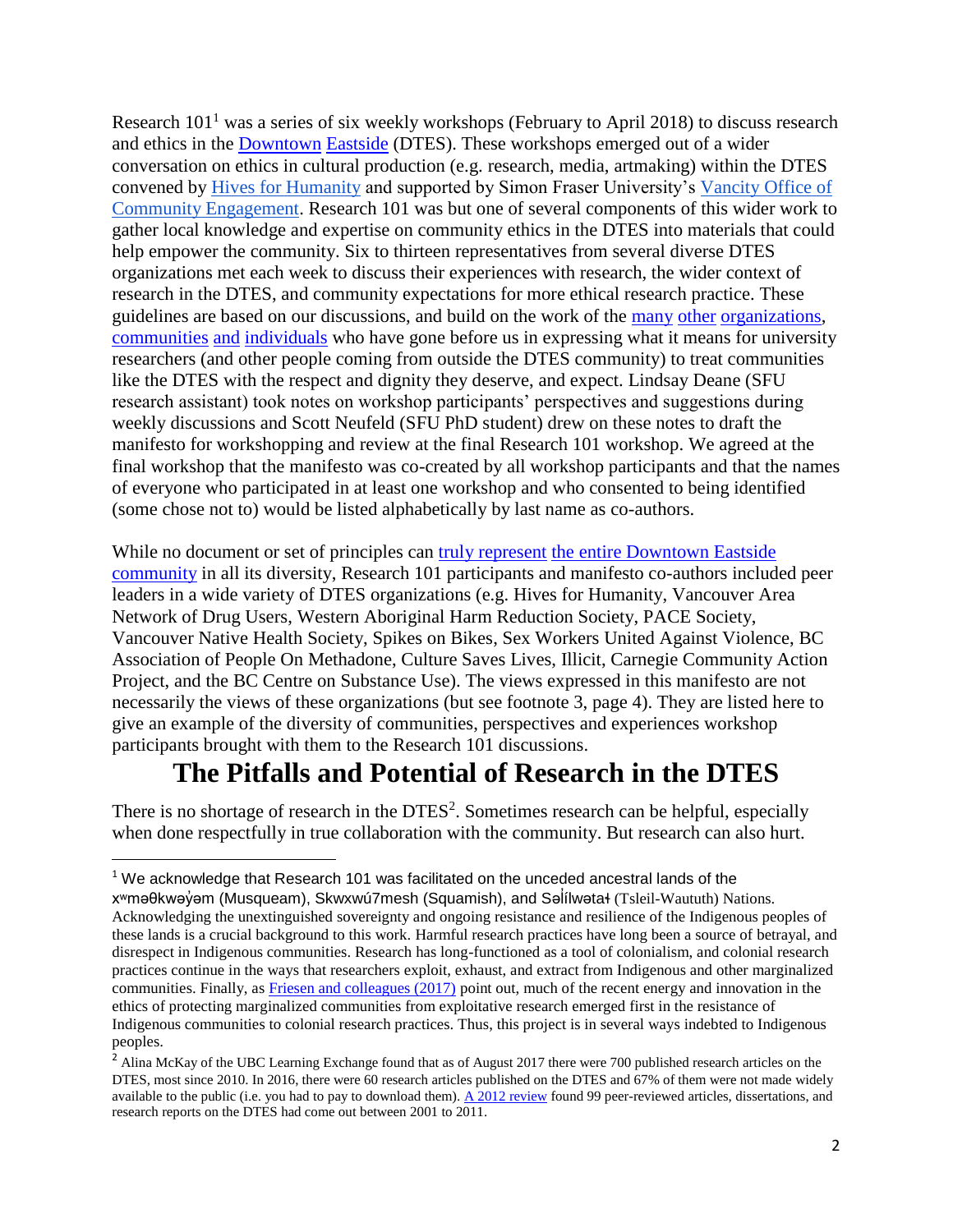There are too many stories of communities and individuals in the DTES who have felt [disrespected by research.](http://www.vancouversun.com/health/pete+mcmartin+high+cost+misery+vancouver+downtown+eastside/11632586/story.html) Research can increase inequality, [contribute](https://www.deepdyve.com/lp/wiley/making-news-and-making-space-framing-vancouver-s-downtown-eastside-cPxbuI1f0m) [to](http://ibis.geog.ubc.ca/~ewyly/u200/liu_blomley.pdf) [stigma,](http://ojs.library.ubc.ca/index.php/bcstudies/article/view/1560/1603) exploit peoples' [pain,](https://static1.squarespace.com/static/557744ffe4b013bae3b7af63/t/557f2fe2e4b043c28125cc27/1434398690240/Tuck_Suspending+Damage_HER.pdf) [exhaust](https://www.researchgate.net/publication/249825955_We) [community](https://commons.clarku.edu/cgi/viewcontent.cgi?article=1018&context=localknowledge) [members](http://ojs.library.ubc.ca/index.php/bcstudies/article/viewFile/1692/1738) and typically [benefits researchers](https://open.library.ubc.ca/cIRcle/collections/facultyresearchandpublications/52383/items/1.0221485) [much more than](http://journals.sagepub.com/doi/pdf/10.1177/1476750307083720) it benefits the DTES. In our first workshop together, we brainstormed some of the pitfalls, and potential, of research.

Research can...

 $\overline{a}$ 

| <b>Pitfalls</b>                                                                                                                                                                             | <b>Potential</b>                                                                                                                  |
|---------------------------------------------------------------------------------------------------------------------------------------------------------------------------------------------|-----------------------------------------------------------------------------------------------------------------------------------|
| perpetuate stigma against people who use                                                                                                                                                    | lead to positive change and actually benefit                                                                                      |
| drugs, people who are poor or homeless, sex                                                                                                                                                 | the community (e.g. research that helped keep                                                                                     |
| workers etc.                                                                                                                                                                                | Insite open)                                                                                                                      |
| undermine community initiatives by<br>'finding' that they don't fulfill certain,<br>outsider-created expectations (when they<br>meet important community needs)                             | help educate and empower the community<br>(especially if the questions being answered<br>come from community members themselves)  |
| trigger trauma in participants with the kinds<br>of questions researchers ask.                                                                                                              | help challenge stigma.                                                                                                            |
| devastate people when researchers never<br>return to share their results                                                                                                                    | help complexify the issues (e.g. help people<br>understand the wider story behind<br>complicated social issues)                   |
| misrepresent communities and individuals,<br>not give them an opportunity to respond or<br>contest research findings                                                                        | help create evidence to support important<br>community resources, harm reduction, Insite,<br>heroin-assisted treatment (HAT) etc. |
| be an excuse for not taking action on an<br>issue, delaying action by 'studying' the issue<br>instead                                                                                       | create meaningful sources of income for<br>people, help them learn new skills                                                     |
| sap resources from communities, tie up<br>highly capable community members in<br>exhausting bureaucracy and prejudice so they<br>have less to give in more meaningful<br>community contexts |                                                                                                                                   |
| be irrelevant to community members, and<br>so detail-specific it feels unnecessary and not<br>worth the valuable time and energy invested<br>by community members                           |                                                                                                                                   |

We<sup>3</sup> are not opposed to research. But we also reserve the [right to refuse](https://static1.squarespace.com/static/557744ffe4b013bae3b7af63/t/557f2ee5e4b0220eff4ae4b5/1434398437409/Tuck+and+Yang+R+Words_Refusing+Research.pdf) to participate in research. We recognize that research has many pitfalls, but also know that research has great potential. We recognize that researchers are not bad people. We believe that most researchers are trying to do the best work they can with the knowledge, experiences and time that they have. However, we also believe that researchers can do better. In a time when the DTES continues to be hit hardest by the overdose crisis, housing crisis, and generations of colonial violence, we also

<sup>&</sup>lt;sup>3</sup> From this point on in the manifesto, the words "we" and "us" generally refer to the DTES community members who participated in Research 101 (i.e. not the university-based workshop participants and facilitators) and whose ideas and suggestions for how they wanted researchers to treat them provided the content for this manifesto. We feel like the principles set out in this manifesto would be widely endorsed by many DTES community members and organizations, and are currently working to confirm this through organizational and personal endorsements of the manifesto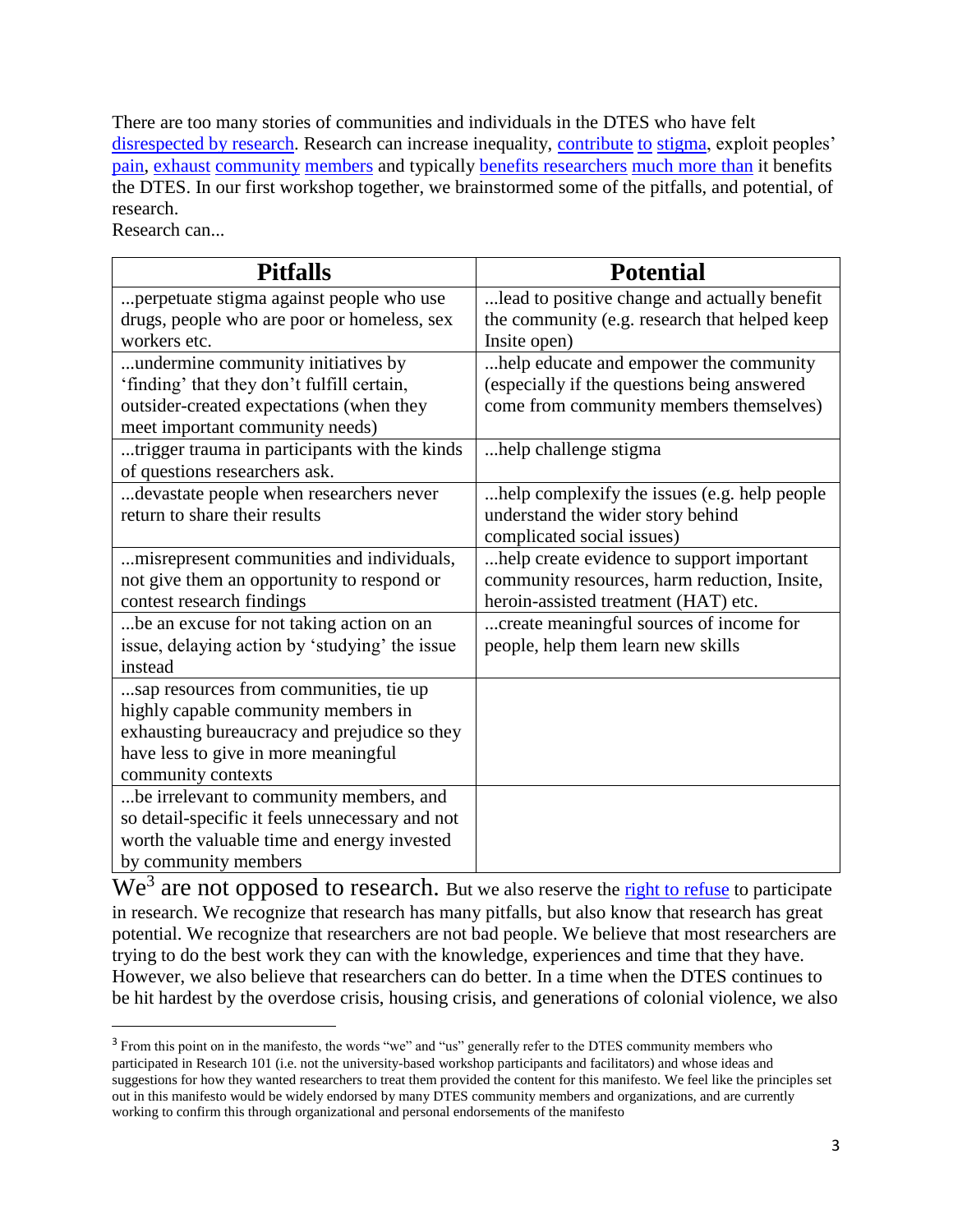continue to be inundated with research. The DTES should not have to bear the brunt of the costs associated with research. We should not have to continually exhaust ourselves working with researchers to ensure they are comfortable and acting respectfully within our community.

We hope these guidelines can clearly communicate to researchers the expectations that DTES community members have for research that is respectful, useful, and ethical in the DTES community.

## **What We Expect From Researchers Who Want To Work With Us**

We break down the research process into four sections with different ethical issues we expect researchers to consider:

**First**, when starting a research partnership we want to know some things about who researchers are to ensure this work can start off in a good way.

**Second**, during the initial phases of planning the research we want to subject research projects to our own community-based ethical review, in addition to the university-based ethics review process most research requires.

**Third**, we expect researchers to include us in all aspects of the research process, and have some expectations for how "peer" researchers can be included fairly and in ways that acknowledge the value of our unique expertise, including fair pay for our work.

**Finally**, once the research is complete we expect that researchers won't just disappear, but will return to share their findings in a meaningful way with us and continue working together with us to turn research into action for positive change.

## **1) Getting To Know Each Other**

Everyone has a history, the set of experiences that makes them who they are. Who researchers "are" as people is important knowledge for us to have when figuring out if we want to work with them or not. In the relationship between researchers and research 'subjects', we feel that the questions need to go both ways. If we can get to know you a bit beyond your identity as a researcher, that can also help make research feel less disconnected, and the whole experience feel more human. Oftentimes research can feel cold, impersonal, and dehumanizing – we want to try and make research a more human and equal exchange between people.

If you want to do research with and about us, we want to know some things about you too:

1) **Position:** Who are you? Where are you from, what's your story, what's your connection to this land? What are the types of social privilege (e.g. White? Male? Settler? Cis-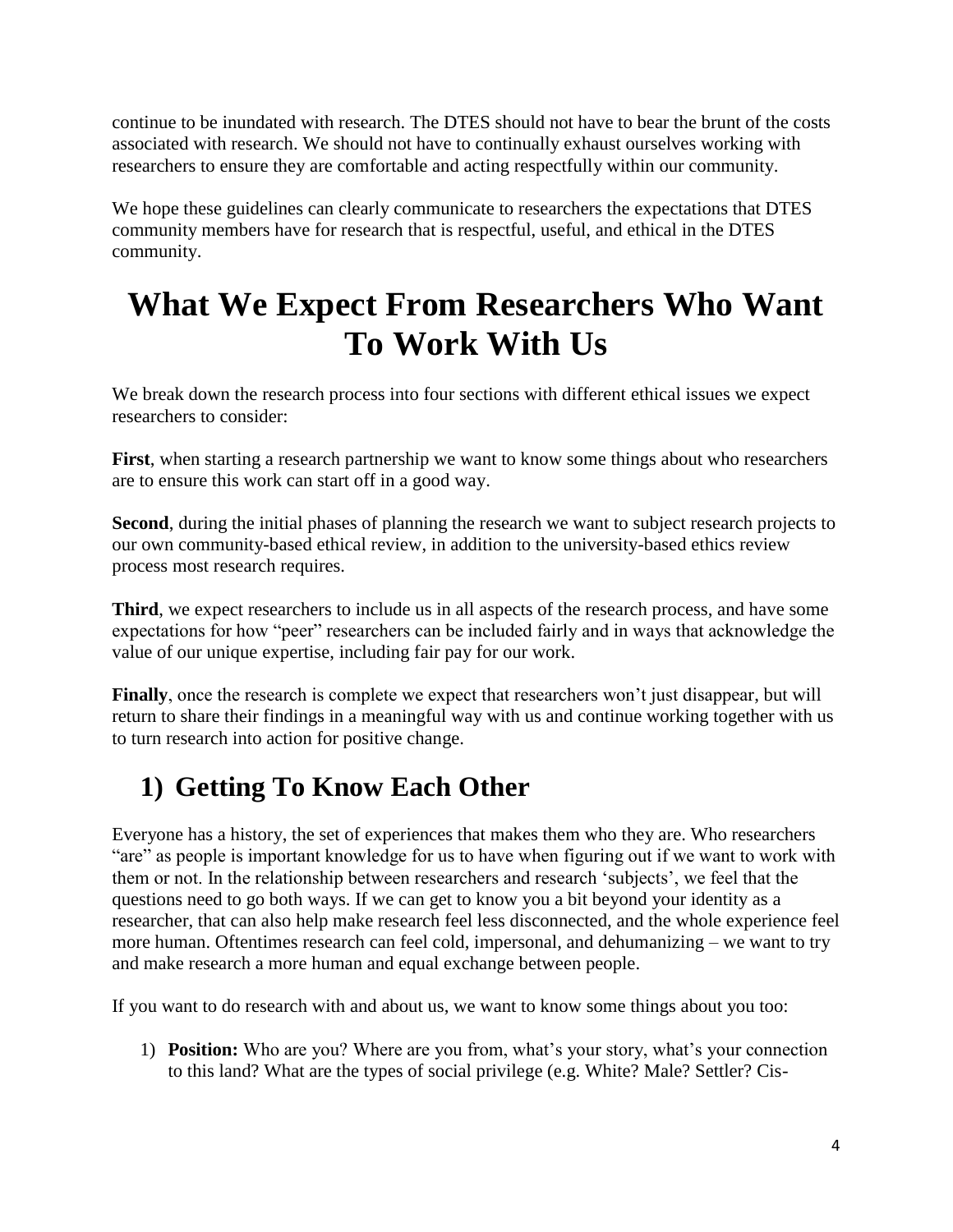gendered? etc.) you experience and how might those limit your ability to think and act ethically in your research?

- 2) **Motivation:** Why are you doing this research? Why do you have the research questions that you have? Could they be framed a different way? Are you asking the wrong questions? Who is your research for? Who doesn't already know the answer to your research questions and why do they need to know?
- 3) **Experience:** What knowledge and experience do you have that makes you a good person to do this research with us in a sensitive and respectful way? If you have lived experience in the area of your research topic (e.g. drug use, sex work, homelessness, poverty) how has that affected your perspective on it?
- 4) **Time:** How much time do you have to complete this research? Is that enough time for you to collaborate with and include our community in the respectful way that we expect? Where are you at in the process of developing your research strategy? Is this project funded already? Have you received ethical approval from an REB already? When do you plan to start data collection? Is there still time/space for us to help shape the direction of this research?
- 5) **Trauma-Informed:** How do you plan to conduct your research in a way that is sensitive to peoples' past experiences of trauma? How do you plan to create an environment of care and safety for community members working with you on your project, or participating in your research?
- 6) **Politics:** What are your politics, worldviews and opinions on the central issues of your research? What are the experiences you've had that have shaped these views? How might your politics affect your research, even in subtle ways?
- 7) **Funding/Partnerships:** What are your sources of funding and research partnerships? Who else is going to be seeing, or using, or benefitting from this research? What can you tell us about those people?
- 8) **Feedback:** What are your plans to return this research to the community in a respectful, meaningful and accessible way? How will you involve community members in data analysis and presentation of the results in a way that honours their unique expertise and your debt to them for making your research possible?
- 9) **Reciprocity:** How are *you* going to benefit from doing this research? How is the *community* going to benefit? Who is going to benefit *more*? [How can we move towards](http://journals.sagepub.com/doi/pdf/10.1177/1476750307083720)  [reciprocity](http://journals.sagepub.com/doi/pdf/10.1177/1476750307083720) in the benefits for community and for you from this research? What are your plans for showing your thanks to the community in a meaningful way?
- 10) **Action:** What is your plan for taking action with us to advocate for change on the basis of your research? Is this just an academic exercise creating more knowledge for privileged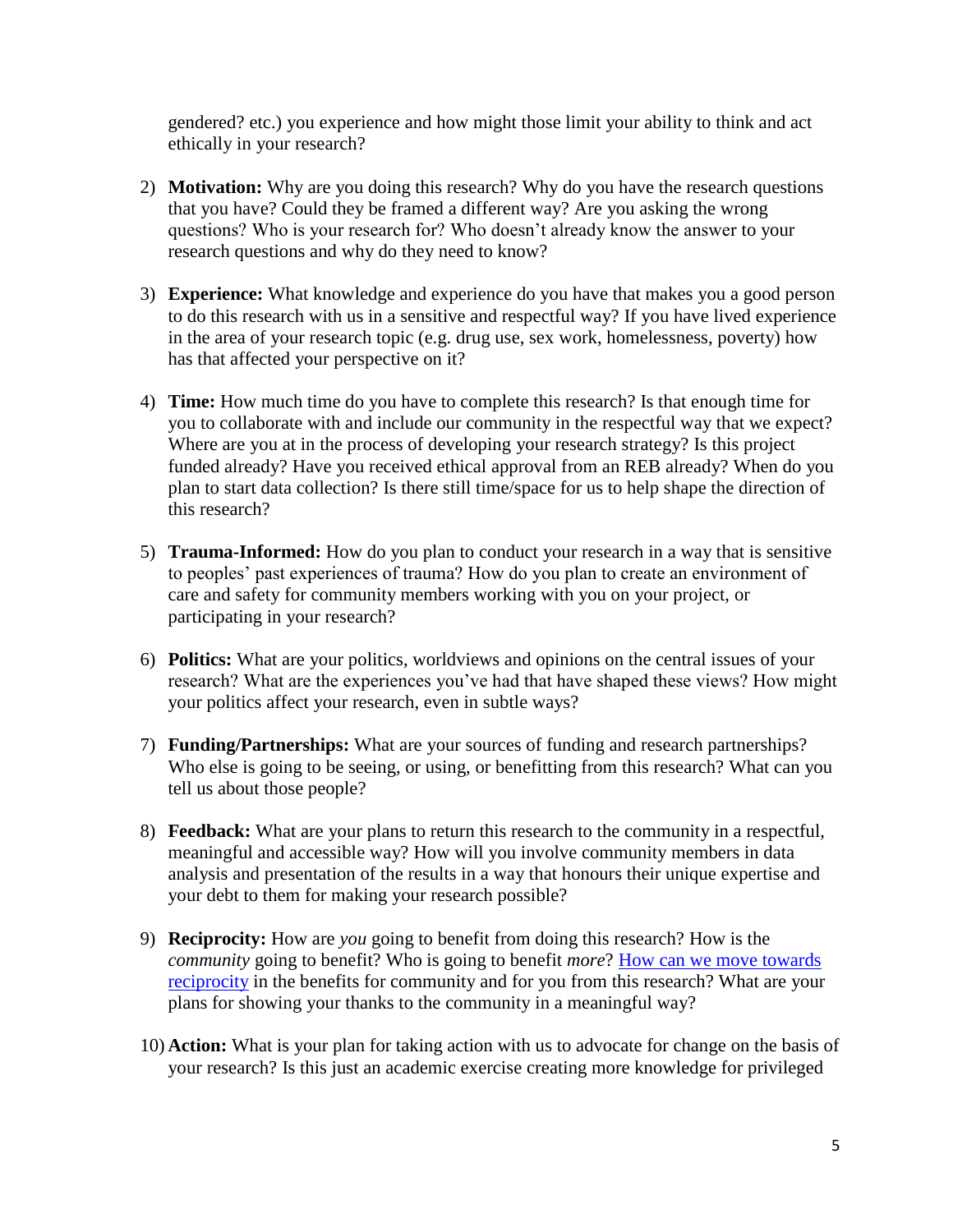people to consume? If not, how are you going to include and empower us in your efforts to translate this research into action?

In addition to discussing these questions with you before working together on a research project, we might also find it valuable to hear from other people who have worked with you in the past. Is there someone (preferably a former research participant or peer researcher who worked with you) who could write you a "reference letter" to comment on your sense of research ethics, your respectfulness, and your personal integrity in conducting research in community settings?

#### **2) Ethical Review: Whose Ethics?**

Almost all university-based research with human subjects must receive ethical approval before researchers can begin data collection. While university research ethics boards (REBs) play an important role in making researchers consider and address the ethical issues raised by their research, they are not a guarantee of ethical research, at least by community standards. REBs are not equipped to keep researchers accountable to actually follow their proposed research protocols, REB members may not have much experience evaluating ethical issues in communitybased (as opposed to laboratory) settings, and the ethical codes REBs use to guide their evaluations typically prioritize ethical care for individual research participants over ethical care for communities or social groups. They also might be [using ideas of "risk"](http://journals.sagepub.com/doi/pdf/10.1177/1747016112461731) that make more sense [to middle or upper class, white, settler folks than they do to community members.](https://static1.squarespace.com/static/557744ffe4b013bae3b7af63/t/557f2fc0e4b04b2acdbab671/1434398656711/Tuck+%26+Guishard_Uncollapsing+ethics+Racialized+sciencism+settler+coloniality+and+DPAR.pdf) Ultimately, we recognize that different people can have very different understandings of what "ethical" means. The ethical concerns of university REB members may not be the same as the ethical concerns of community members.

At a bare minimum, we want to have a bit more information about the ethical review process you've gone through (or will go through) at your institution:

- 1) Can we read the ethics application you submitted to your university's REB? Better yet, can you go through it with us and answer any questions we have about language, process, etc.?
- 2) How can we keep you accountable to following your ethics protocol? What options do we have for taking action if we notice some ethical issues with your research down the road? Who can we take a complaint to and what will the process be to resolve it?
- 3) Can we create a formal research agreement or "memorandum of understanding" that clearly lays out our expectations for you and your expectations for us as well as a clear plan for how we will work together throughout the process of your/our research in a way that meets our expectations for respectful and ethical engagement?

Here are a few areas university REBs might not always consider the ethical concerns that are important in the DTES community: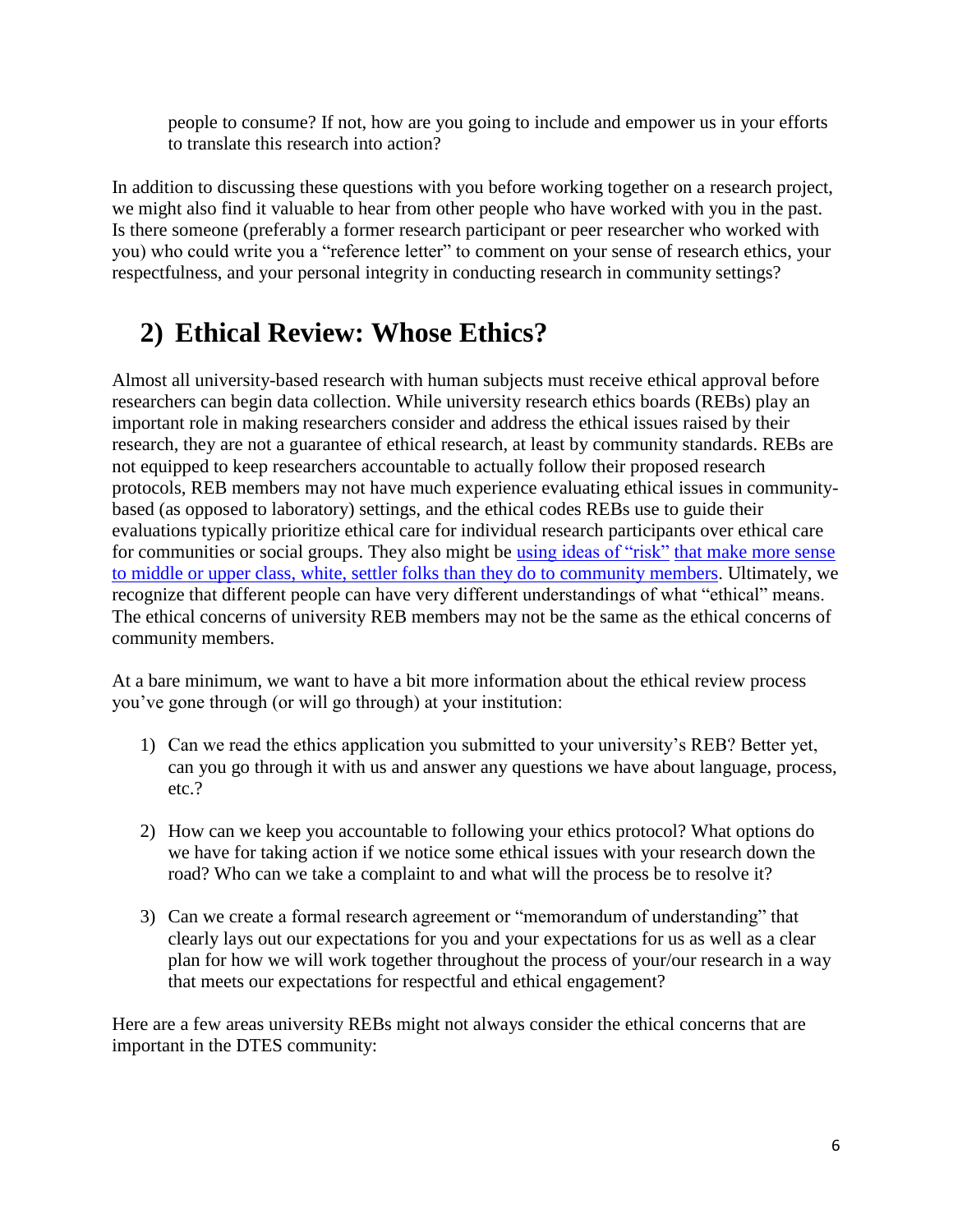- **Reciprocity**. It matters a lot to us that the community is benefitting from your research. Most of the time research benefits the academic researchers much more clearly and directly than it benefits community members. What is your plan to move towards this being a reciprocal relationship with mutual benefits for academic researchers and the community?
- Are you working from a **trauma-informed perspective**? How are you anticipating the harms to participants from discussing their pain or shame and what supports are you putting in place (e.g. counsellors) to care for people who might be triggered by participating in your research?
- Are your consent forms written in **accessible language**? How are you going to make absolutely sure that participants fully understand what you are asking them to do in your research?
- Even though we talk about "informed consent", you can never fully predict what will happen in your research, and what the consequences will be, until it is underway or completed. How are you going to **[make consent an ongoing process](http://www.sfu.ca/~culhane/manual08.pdf)**?
- Many research participants in the DTES have felt misrepresented (and exploited) by research (and [media,](https://thetyee.ca/Mediacheck/2018/07/12/Reporting-Do-Harm-Good/) [documentary](http://themainlander.com/2014/04/16/kickstarting-the-gentrification-movement-how-gnarcore-leveraged-the-dtes-in-their-search-for-funds/) [film](http://eprints.nottingham.ac.uk/13008/1/R_Walls_PhD_thesis.pdf) [makers,](http://summit.sfu.ca/item/14173) [artists](https://www.vancouverobserver.com/politics/investigations/2011/02/08/when-outsider-paints-dtes-missing-women) [etc.](https://woodsquat.wordpress.com/reference/margot-leigh-butler/)). Can you make a plan to **let us review your interpretations** and the context you're putting around our words, stories and other "data" you've collected from our community? ["Member checking"](https://nsuworks.nova.edu/cgi/viewcontent.cgi?article=2386&context=tqr) will both help the validity of your research, and also give us more dignity and power in our relationship with you and your research.
- How are ethical considerations guiding everything about your research project? Are your research questions ethical? Is your research relevant enough to community interests to justify asking them to spend their limited time and energy helping you?
- What are the potential wider consequences of your research? What do you expect to find in your research, who else could use the findings of your research and in what ways? Is it possible that other people will use your research to harm our community, or advocate for its elimination? How are you going to address this?

Even better than relying on university REBs, we want to work towards the creation of a Research Ethics Board based in the DTES community. A [Community REB](http://www.bxcrrb.org/) (CREB) could be a powerful way of helping ensure more research meets the standards of community ethics in the DTES, and could serve a variety of useful functions for us in connecting academic researchers with the community in respectful and empowering ways. If a CREB exists (see our recommendations for developing one in the DTES at the end of the manifesto), we would expect that you submit your research to a CREB review before applying to your university's REB.

## **3) Doing the Research: Power and "Peers"**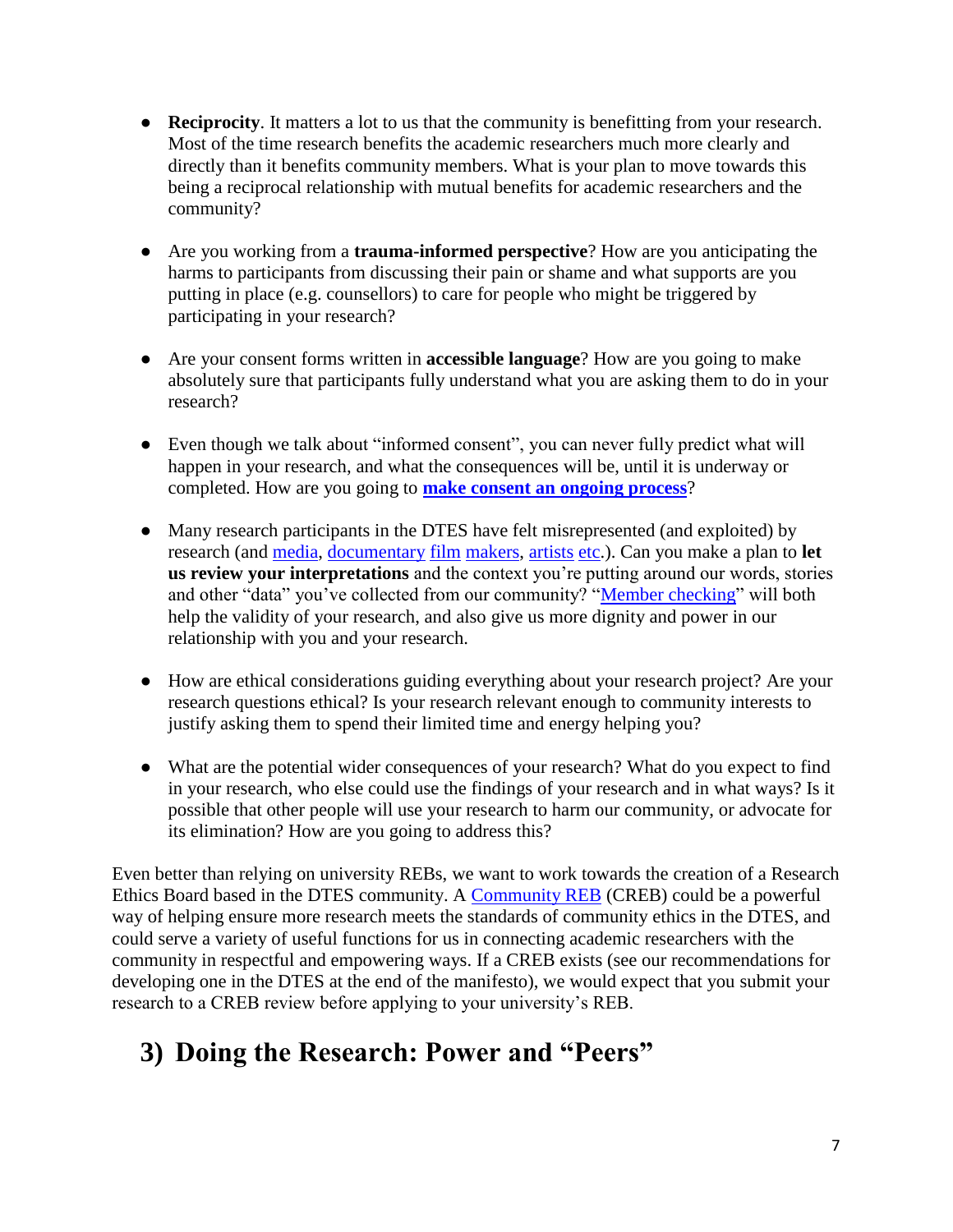More and more, in response to movements like ["Nothing About Us](http://www.aidslaw.ca/site/wp-content/uploads/2013/04/Greater+Involvement+-+Bklt+-+Drug+Policy+-+ENG.pdf) [Without Us"](https://www.opensocietyfoundations.org/sites/default/files/Intl%2520Manifesto%2520Nothing%2520About%2520Us%2520%2528May%25202008%2529_0.pdf), researchers are involving community members in ["peer](http://librarypdf.catie.ca/PDF/ATI-20000s/26521E.pdf) researcher" roles within their community-based research projects. This is a valuable practice that has benefitted many community members. However, it can also [raise new ethical issues](https://europepmc.org/backend/ptpmcrender.fcgi?accid=PMC5438752&blobtype=pdf) as academic researchers can sometimes relate to their new colleagues from the community in ways that feel tokenizing, stigmatizing, or downright disrespectful.

Here are some expectations we have for "peer-based" research:

- Most basically, **treat us with respect and dignity**. Be polite. Recognize the value of our experience and expertise for your project. Show us gratitude. Praise us for our contributions, make us feel good about ourselves, just like you would for your colleagues in the university!
- **Stop with the elitism**. You might be an expert on some things but you're not the expert on our lives or our community no matter how many years you've spent studying "addiction", "homelessness", "sex work" or anything else. **"Don't read us the book that we wrote"**. Consider how the language you use, the way you dress, and other subtle cues from body language to tone communicate your sense of self-importance and how you see yourself in relation to us. Work with us in a spirit of humility instead.
- **Stop with the entitlement**. Research has been costly for our community, and very rarely has it actually benefited us. Don't assume your research is helpful, wanted, needed, or going to be beneficial for our community. **We don't owe you anything.**
- Be mindful of the inequality between academic researchers and community members. Don't act like it's not there, but actively work to name it, and **work towards creating conditions of actual equality** between us in the research project.
- Take seriously the actual meaning of the term "peer". We're not only peers/equals with our fellow community members. **We are also peers with academic "experts" by way of the local expertise and experience that we bring to the project.** "Peers" should mean that we are recognizing the unique expertise each person on the research team brings to the project, and trying to treat each other with equality
- Prioritize making this project **accessible for community members**. Provide the training we need to fully contribute our expertise to the project (e.g. designing research, collecting data, analyzing data, presenting findings). Work your **schedule around community members**, not academics.
- Work from a **[trauma-informed perspective](https://www.samhsa.gov/nctic/trauma-interventions)** that anticipates and avoids potential harms to us as a result of our collaboration with you. Recognize how common histories of trauma are in our community and consider how working for you on your research project might impact us emotionally. Consider the risks we might be taking on in doing research in our community, with our friends and neighbors, and support us in self-care.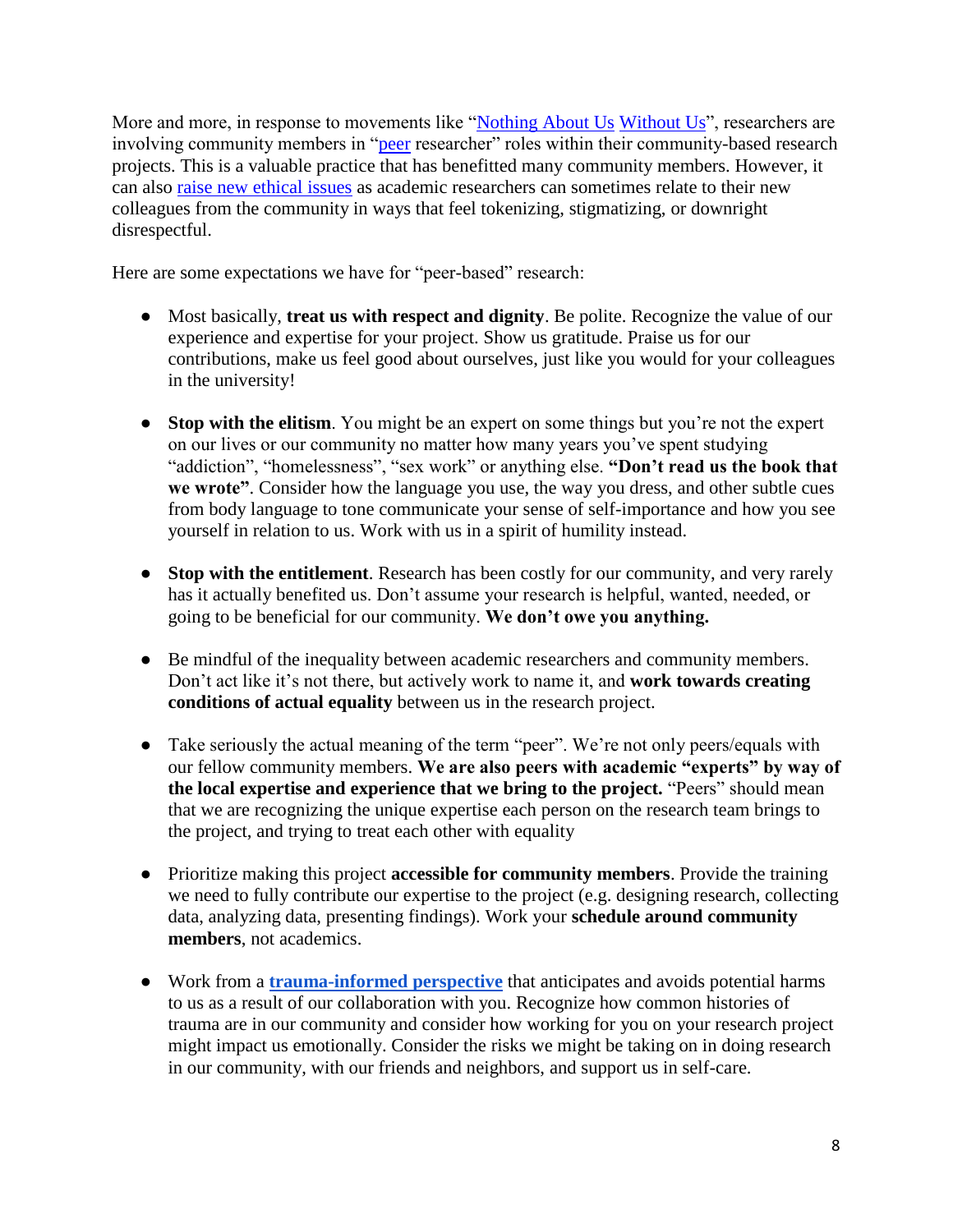- Provide resources for peer researchers to support them in their lives beyond the research project. **Become our friend and our ally**.
- **Make space for "peer" researchers to contest** the way you're developing the project, critique the way you've formulated the research questions, and speak back to your interpretations of the data. Recognize the value of our expertise and experience in this community in sharpening and improving your work.
- **Give peers some actual power** in the research project. "Tokenism" is a common experience where people feel like their peer position helps the research project look good on paper, but peers are actually given little power or space in the important decisions and work of the project. Nobody likes feeling tokenized. **Don't use us to check off a box** that says you "included" the community.
- Honour our ongoing work of survival and don't shy away from necessary, though sometimes uncomfortable, conversations about money. **[Pay us fairly and promptly for](http://www.bccdc.ca/resource-gallery/Documents/Educational%20Materials/Epid/Other/peer_payment-guide_2018.pdf)  [our work on your project.](http://www.bccdc.ca/resource-gallery/Documents/Educational%20Materials/Epid/Other/peer_payment-guide_2018.pdf)** Don't assume that we have nothing better to do or that it's not a sacrifice to spend time working with you on a research project. Don't assume we owe you something because of your 'concern' for our community. Don't expect us to work for free. ALL of the time we spend with you working on your project needs to be **compensated**. Hustling for survival takes time, and if you take our time and don't pay us we might need to hustle in ways that put us at more risk. **Paying us cash** is best too. We don't ask what you do with your money, so don't try and police what we do with our money either.
- Try to **recruit peers that are widely respected** and trusted within their community. Recognize that certain people may not be the best representatives of the organization they are a part of. **Go through the proper channels** for hiring people to work with you as representatives of their organization or community.
- **Don't perpetuate stigma** in the way you work with us. Recognize the way that your own (even unconscious) prejudice against people who use drugs, are homeless, engage in sex work, have poor health, or have low incomes might affect the way you work with us. It's easy to notice, and really hurtful, when academics look down on us, don't trust us, don't want to empower us, act surprised when we say something intelligent or coherent and are generally condescending towards us. Use the opportunity of working with us to **actively break down your own fears, prejudices and stigma**. Get to know us as fellow human beings.
- If possible, connect us to a neutral third party mediator (a peer liaison or ombudsperson) who can help us **navigate issues of power, disrespect, or inequality** in the research relationship as things go along in order to help keep the project running smoothly and respectfully.

## **4) Reciprocity and Bringing the Research Back**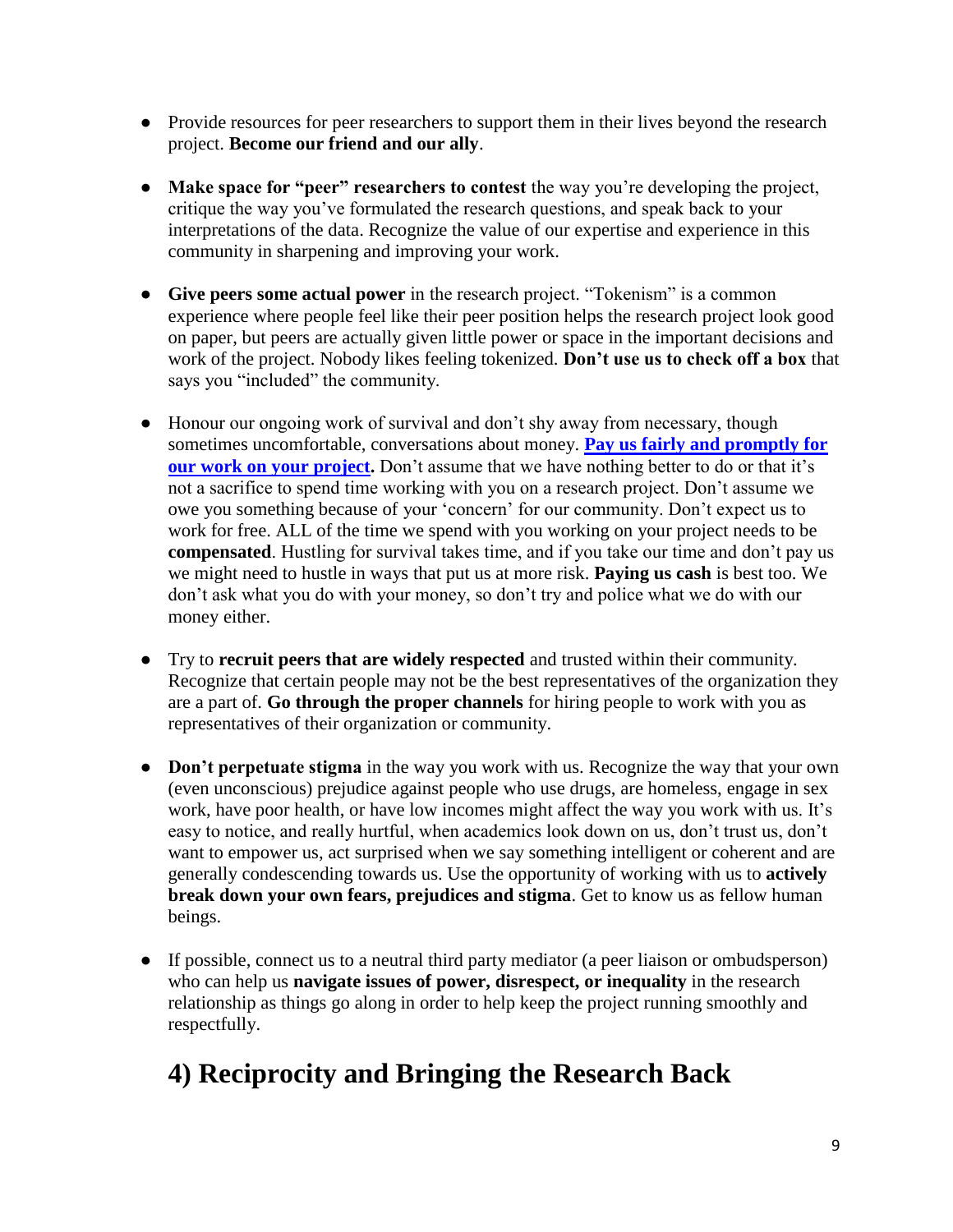Finally, once the research has been completed and the findings are ready to be shared, we expect that researchers will prioritize [bringing their research back to the community.](http://www.kmbtoolkit.ca/sites/all/themes/kmb/assets/images/Knowledge_Mobilization_Planning_Form.pdf) In many people's' experience, this almost never happens, and if it does, it is entirely inadequate. It is not enough for you to email a copy of the academic article based on your research with us to the director of our organization. It is not enough for academic researchers to show up in our community with a PowerPoint presentation in language no one without a PhD can understand, expecting us to take on the work of booking a space, inviting people to come, providing food, and coordinating everything else that makes a community event accessible for folks in the DTES. Community feedback is your responsibility to initiate, organize and fund.

Here are a few basic considerations that are important for organizing a meaningful and accessible community feedback presentation:

- **Organize** all of the logistics for your presentation and **do the work** of inviting people, promoting the event, making it accessible (e.g. honoraria, translation, child care if necessary)
- **Translate academic language and concepts** into relevant and comprehensible descriptions for a wide audience (different levels of literacy, non-native English speakers)
- Provide a **meaningful territorial acknowledgement** where your work is contextualized in the context of unceded territories and centuries of Indigenous resistance to colonization and resilient Indigenous communities. Pay a representative from a local First Nation to provide a welcoming.
- **Enable meaningful involvement** of participants/community members in the event, or in the presentation of the research – what did this research mean to them?
- Organize **community-friendly food** that people can easily eat and digest
- Book a community space that is **comfortable and accessible** for people (e.g. in the neighborhood, in a familiar building). Have someone there who can de-escalate conflict (i.e. a peer/community member) if necessary. Support people who might triggered emotionally by hearing about your research
- Show appropriate **gratitude** to your participants, your collaborators, and the community at large for contributing to your research.
- Make it an opportunity to **receive feedback** on your developing interpretations of the data. Give participants a sense of the way you plan on **contextualizing their words and stories** and encourage people to **challenge your interpretations** or speak back to your interpretations. This is not only respectful, it makes for better research.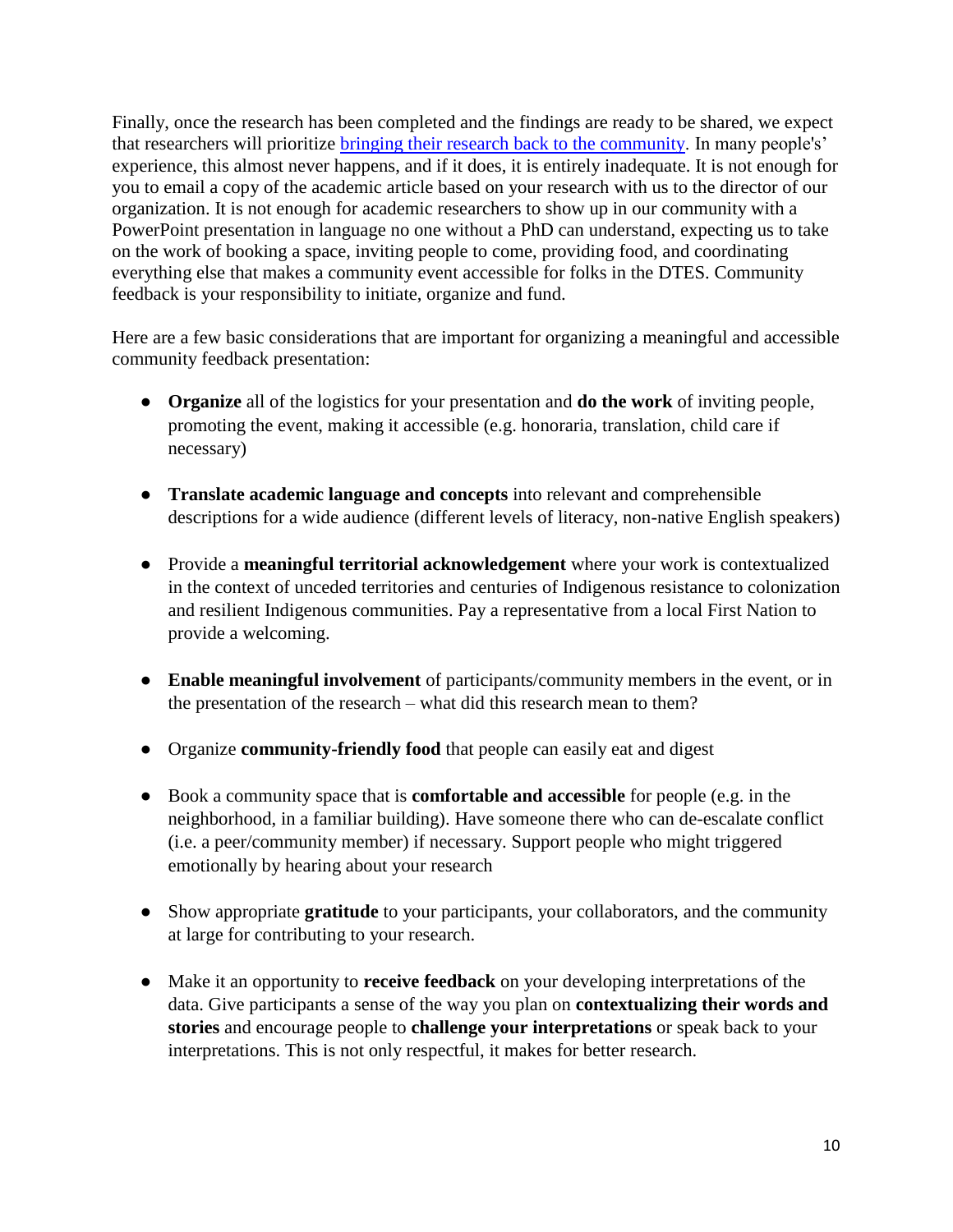- Use the presentation as a jumping off point for **future possible research collaborations**, more involvement from community members in your ongoing work, and a foundation for more community-led research and action
- Make it clear how your **research can lead to action** that will help the neighborhood and how you will support community members in their struggles for positive change.
- **Provide honoraria** for people helping at the event, perhaps even for attendees
- **Make it a celebration of community strength, resilience, and dignity**
- Make it clear that you want to maintain **ongoing relationships** with the people that helped you do the research. Invest in long term relationships, don't just break ties as soon as the research is completed.

In addition to a community presentation of your research there are other ways of providing meaningful knowledge translation in the community:

- **Co-write a community research report** with your community collaborators that prioritizes only topics of interest and relevance for the community and is written entirely in accessible language. Do this before you move on to working on more technical academic reports based on the research.
- Write **plain language summaries of your published research** (though maybe check with some community members first to ensure they are truly written in "plain" language...) and make these available online or in hard copies at the relevant organizations or community spaces where you did your research
- Invite participants or co-researchers to **present with you on your research at conferences**. Provide the support and resources for community members to fully participate in sharing their research with you.
- Find ways of inviting co-researchers to **present your work in impactful formats to policy makers and politicians**. Don't be afraid of turning your research into action research. Often **community members know the best people** or organizations to direct your research and advocacy towards

While bringing the research back is a basic expectation most community members have, it is also **not enough**. While people may be interested in the research findings, they are often more interested in reciprocity. At this stage in the research when the benefits for academic researchers are becoming clear (e.g. publications, grant money, degrees, jobs), the **benefits for the community need to be prioritized as well**.

A few suggestions of ways of building reciprocity in the research relationship: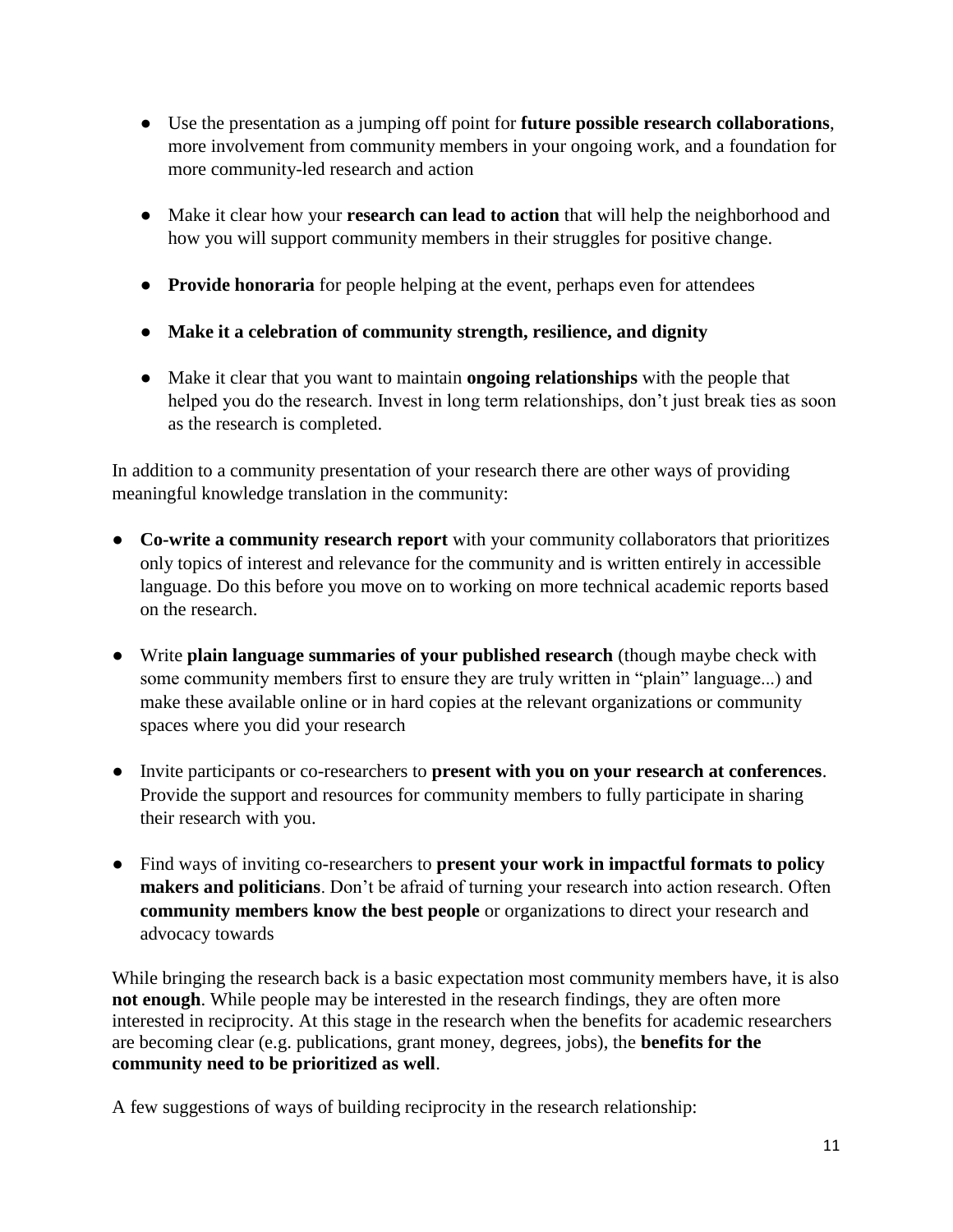- Provide a **donation** to the organization you worked with as a way of saying thank you and recognizing the value of their work
- **Volunteer your time and skills** to contribute to the work of the organization. Don't be afraid of contributing in simple ways such as volunteering in the kitchen. Use these opportunities to build relationships and gain an understanding of the wider community.
- **Organize a community event** that benefits children in the neighborhood, or lifts up peoples' voices and stories.

#### **Research 101 was supported by:**

[Hives for Humanity](http://hivesforhumanity.com/) (community partner, hosted and facilitated preliminary workshops on community ethics in the DTES, provided space and logistical support to Research 101) [SFU's Vancity Office of Community Engagement](https://www.sfu.ca/sfuwoodwards/community-engagement.html) (\$5000 funding) [Simon Fraser Public Interest Research Group](https://sfpirg.ca/) (facilitation support)

#### **For questions about this manifesto, and Research 101, contact:**

-Scott Neufeld (SFU) at [sdn2@sfu.ca](mailto:sdn2@sfu.ca) -Sarah Common (Hives for Humanity) at info@ or [sarah@hivesforhumanity.com](mailto:sarah@hivesforhumanity.com) (or visit Hives for Humanity at 312 Main) -Samona Marsh (VANDU) at [samona.marsh@gmail.com](mailto:samona.marsh@gmail.com) -Nicolas Leech-Crier (Illicit: A Shadow Story) at [jcrier1@gmail.com](mailto:jcrier1@gmail.com)

This manifesto (most recently updated version, with active hyperlinks to supporting and additional sources) is available online at<http://bit.ly/R101Manifesto>

Note: Copyright (c) 2018 by Louise Boilevin, Jules Chapman, Lindsay Deane, Caroline Doerksen, Greg Fresz, DJ Joe, Nicolas Leech-Crier, Samona Marsh, Jim McLeod, Scott D. Neufeld, Steven Pham, Laura Shaver, Patrick Smith, Martin Steward, Dean Wilson, and Phoenix Winter. All rights reserved. This report can be freely copied and distributed.

Excerpts from this report must be attributed to Boilevin, L., Chapman, J., Deane, L., Doerksen, C., Fresz, G. Joe, D., Leech-Crier, N., Marsh, S., McLeod, J., Neufeld, S.D., Pham, S., Shaver, L., Smith, P., Steward, M., Wilson, D., and Winter, P. (2018). Research 101: A Manifesto for Ethical Research in the Downtown Eastside. Report available online at<http://bit.ly/R101Manifesto>

#### **Recommendations for Developing a Community Research Ethics Board (CREB) in the DTES**

In addition, we came up with recommendations for developing a CREB in the DTES:

● It should be housed in an accessible space (perhaps the new 312 Main building)